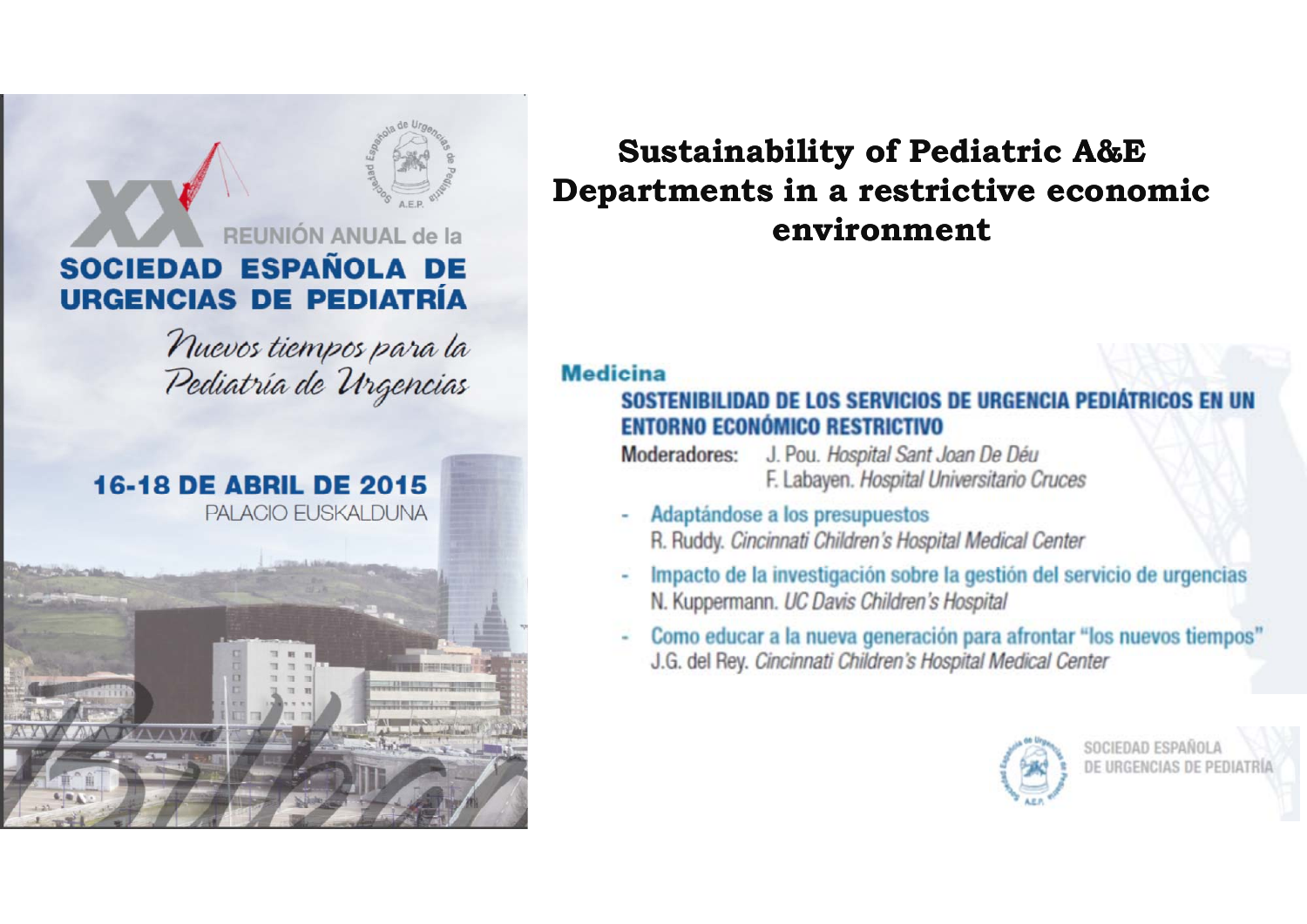

Director of the Division of Emergency Medicine at Cincinnati Children's Hospital Medical Center. Professor of Pediatrics at the University of Cincinnati College of Medicine.

Member of numerous professional organizations, including the American Academy of Pediatrics, Academic Pediatric Association, American College of Emergency Physicians, Society of Academic Emergency Medicine, and American RICHARD RUDDY Pediatric Society. RICHARD



NATHAN KUPPERMANN



Professor and Chair, Department of Emergency Medicine at UC Davis Children's Hospital and Chair of the Pediatric Emergency Care Applied Research Network (PECARN)

Elected member of the Institute of Medicine (IOM) and chairs the American Academy of Pediatrics (AAP) Pediatric Emergency Medicine Collaborative Research Committee

Professor <sup>o</sup> f Pediatrics, Associate Director for the Division <sup>o</sup> f Emergency Medicine and Director of the Pediatric Residency Training Programs at Cincinnati Children's Hospital Medical Center / University of Cincinnati College of Medicine.

Numerous teaching awards. Under his leadership, the Cincinnati Children's THE TERRY Residency Program received a nomination for "best practices" by the JAVIER GONZALEZ DEL REY Pediatric RRC / ACGME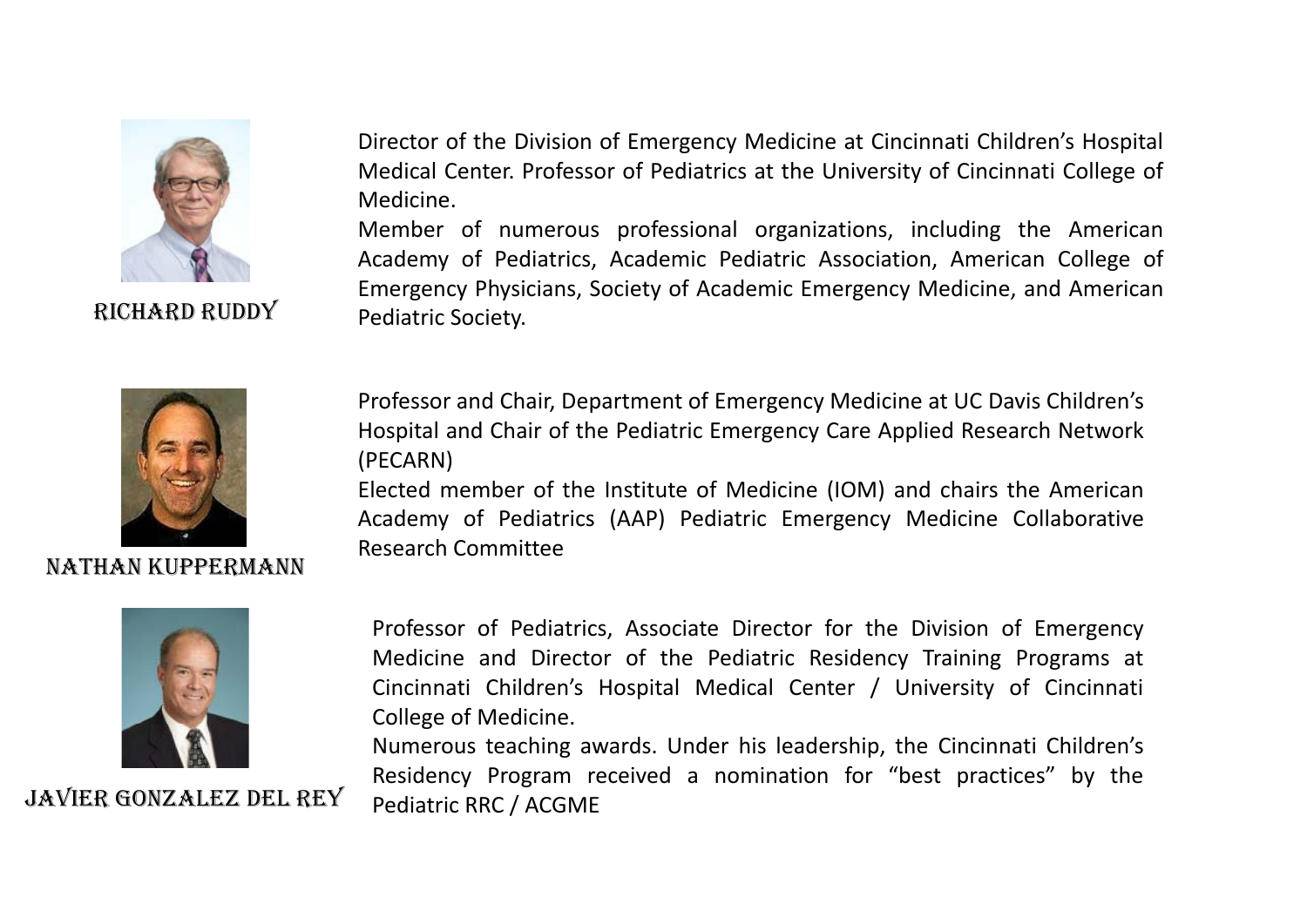#### NATHAN KUPPERMANN– RESEARCH QUESTIONS



Due to our work and recruitment system, there can be great differences in clinical practice and we need to achieve more <sup>1</sup>uniformity. How have you faced this problem in your hospitals? Have you any advice in regarding this question in relation to our system?

We are trying to involve the family in the care of the sick or injured child. Could you give us any practical examples of how the family can be involved in the diagnosis and treatment of their children? What <br>2.- Secommendations can be taken from the most recent evidence bay • The sum recommendations can be taken from the most recent evidence-based research?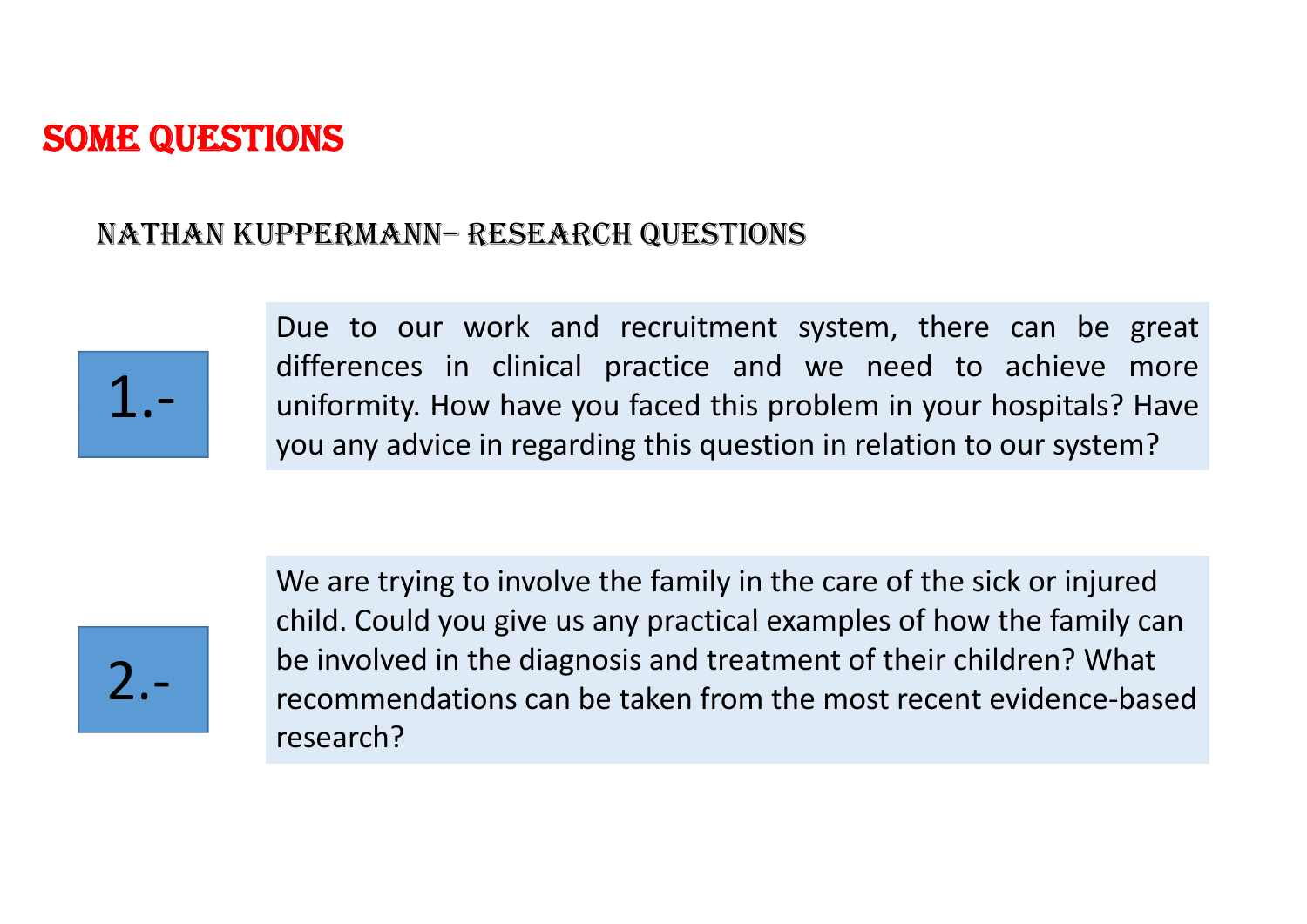# CHARACTERISTICS THAT DIFERENTIATE THE SPANISH

## AND AMERICAN HEALTH SYSTEM

1.- Access to the Health Care System

2.- The Professionals' Recuitment System

3.- The Continuous Professional Development

4.- No official Specialization Program in Pediatrics in the A&E Department

5.- No possibility of providing Incentives

6.- Lack of support for all areas of Research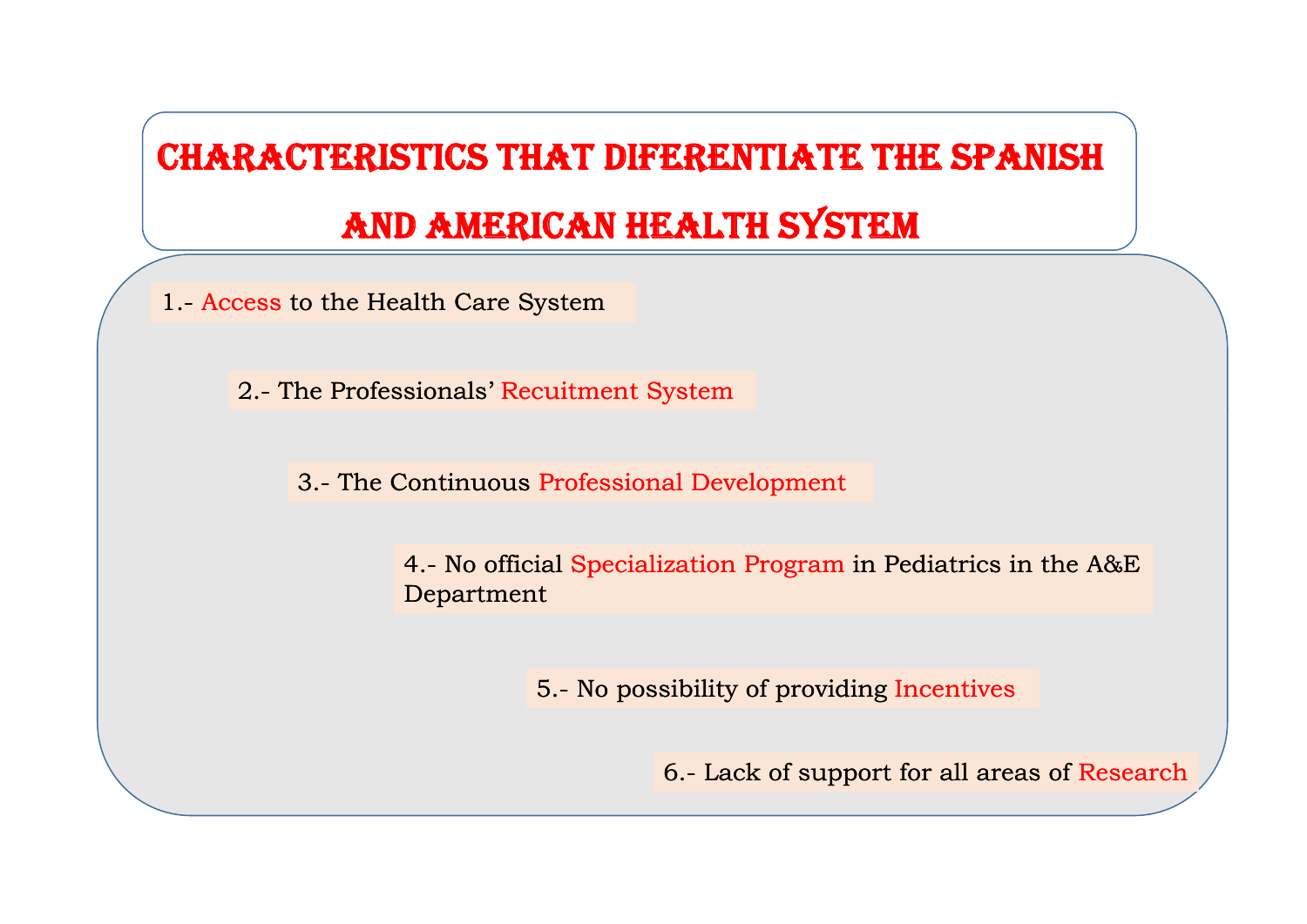#### RICHARD RUDDY-MANAGEMENT QUESTIONS



A&E Departments are used by the public as the primary place of consultation of health matters in both Spain and abroad. This often means that the number of resources and staff in A and E departments are often insufficient. Patients with minor care needs are seen in the emergency department by the same staff who have to deal with seriously ill patients. What kind of recommendations, based on your experience could help to reduce this problem?

In our present economic situation there is no possibility of a budget increase, but we need investment to achieve improvements. In your opinion what is the optimum way to use limited resources? How can a reduction in expenditure be achieved whilst still ensuring up-to-date care of high quality? We are already trying to be as cost-effective as possible by practicing evidence-based medicine and we would appreciate suggestions based on your experience of how to implement this most effectively in our health system?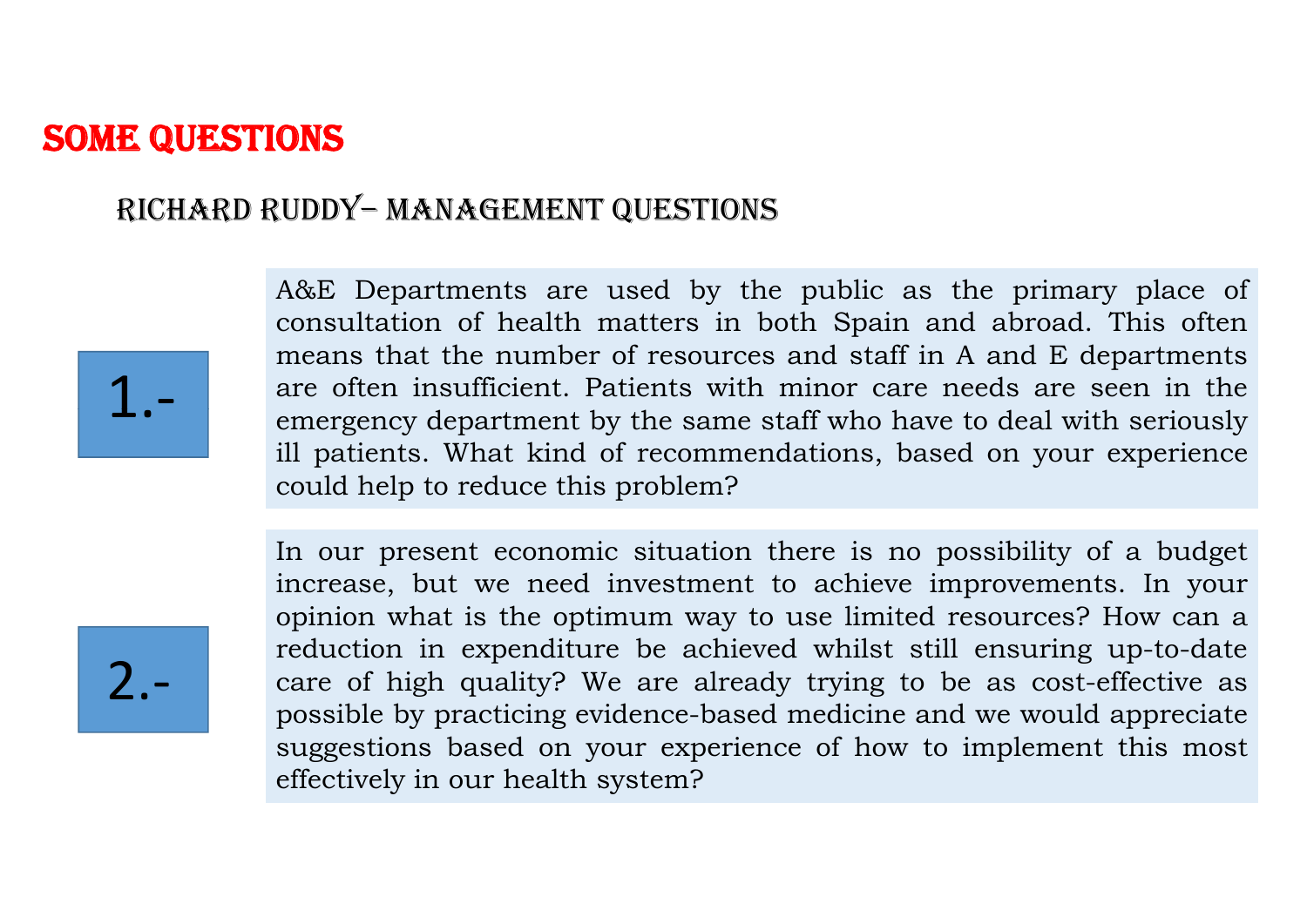#### JAVIER GONZALEZ DEL REY – TEACHING QUESTIONS



How do you ensure in your centers that all members of the staff maintain their knowledge and skills at a standard to carry out their work well?

2.‐

As there is no specific training for emergency pediatric work, it is difficult to obtain real commitment from junior doctors on the MIR training program who spend time in the <sup>A</sup> and <sup>E</sup> department, 2 especially those in the third and fourth year who have more experience. Can you give us any advice about how to obtain more commitment from these junior doctors?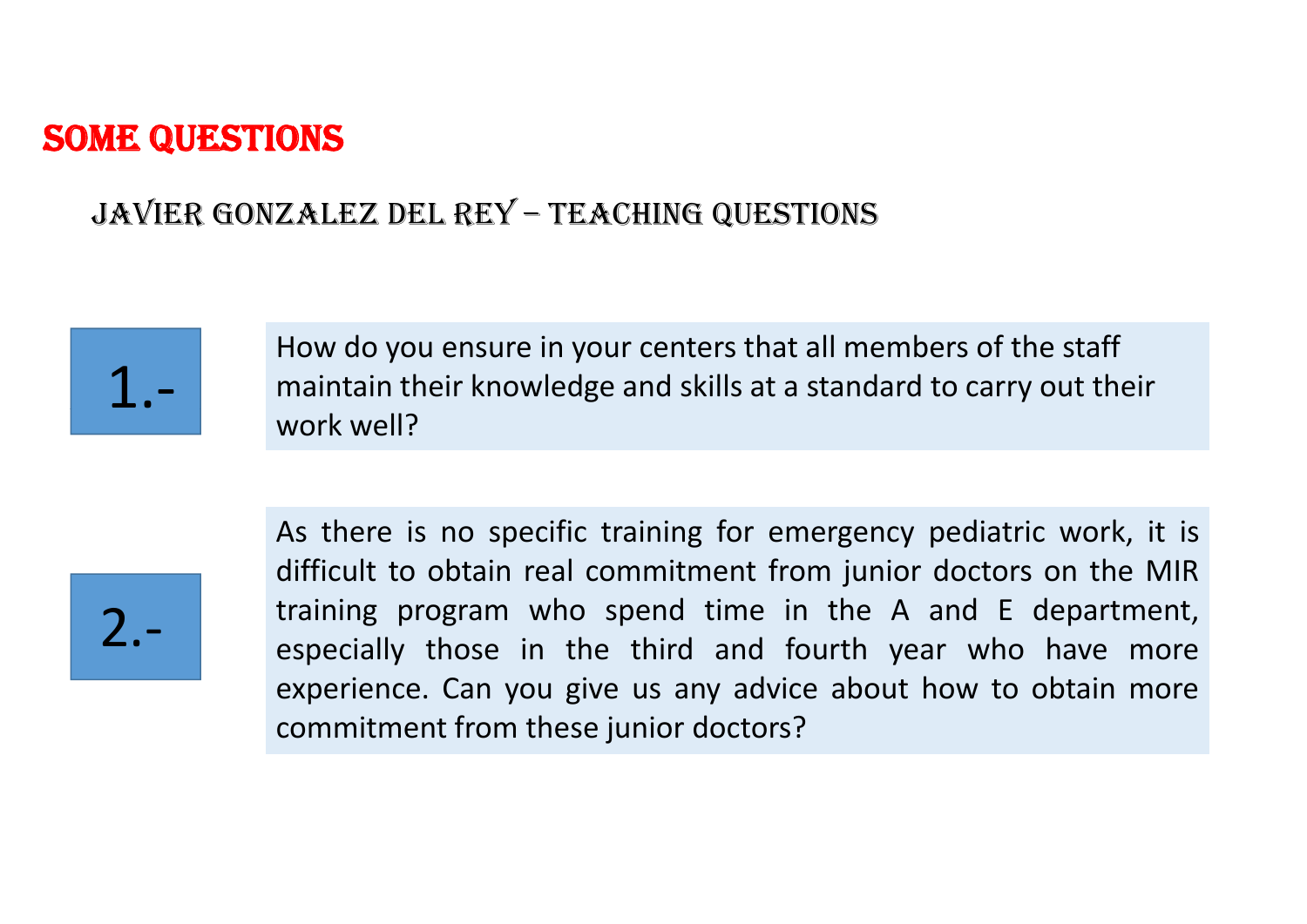#### JAVIER GONZALEZ DEL REY – TEACHING QUESTIONS



One of the aspects that most appreciate is the speed of the families who go to the emergency room. Teaching of medical students and MIR doctors, together with research work carried out in the A and E department slows down the care process. How to reconcile this requirement of the families with educational and research activities in the emergency room?